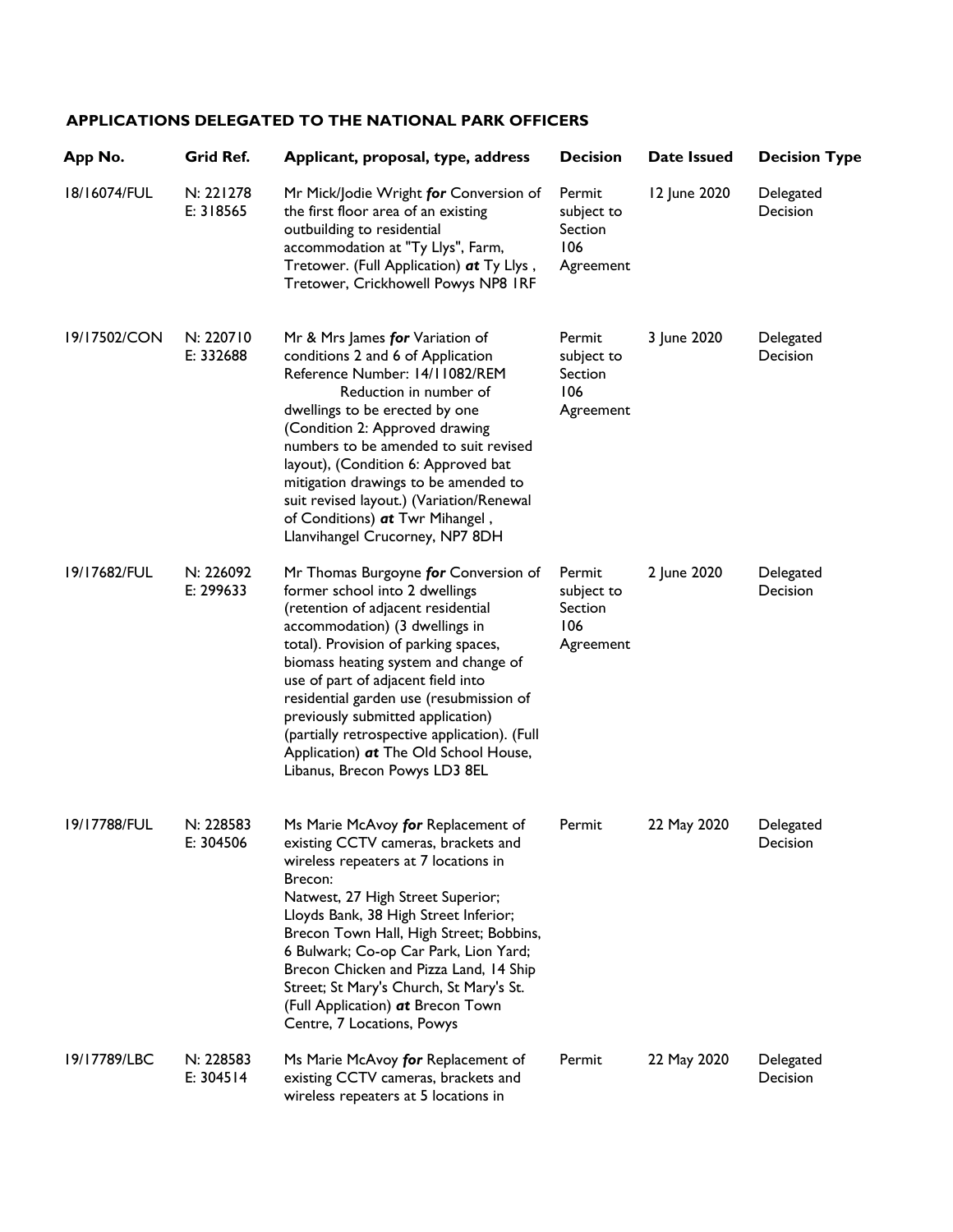|              |                        | Brecon:<br>Natwest, 27 High Street Superior;<br>Lloyds Bank, 38 High Street Inferior;<br>Brecon Town Hall, High Street; Bobbins,<br>6 Bulwark; St Mary's Church, St Mary's<br>St. (Listed Building Consent) at Brecon<br>Town Centre, 5 Locations, Powys                                                                                                                                                                                                                                                                                                              |        |              |                              |
|--------------|------------------------|-----------------------------------------------------------------------------------------------------------------------------------------------------------------------------------------------------------------------------------------------------------------------------------------------------------------------------------------------------------------------------------------------------------------------------------------------------------------------------------------------------------------------------------------------------------------------|--------|--------------|------------------------------|
| 20/18174/FUL | N: 217209<br>E: 323258 | Mr Robert Monkley for Introduction of<br>a new footpath link from the existing car<br>park to the main training centre building<br>(Full Application) at Cwrt-Y-Gollen<br>Training Camp, Cwrt-Y-Gollen,<br>Crickhowell NP81TH                                                                                                                                                                                                                                                                                                                                         | Permit | 9 June 2020  | Delegated<br>Decision        |
| 20/18189/FUL | N: 227712<br>E: 313325 | Colin Preece for Installation of<br>temporary building to accommodate a<br>new community shop (use class A1) and<br>café (use class A3) with outdoor seating,<br>cycle parking and associated works (Full<br>Application) at Youth And Community<br>Centre, Llangorse, Nr Brecon LD3<br>7TR                                                                                                                                                                                                                                                                           | Permit | 27 May 2020  | Delegated<br>Decision        |
| 20/18219/LBC | N: 228628<br>E: 304506 | Mr D Renshaw for Conversion of No.<br>IIA Lion Street, Brecon to 3 no.<br>apartments including demolition of toilet<br>block (Listed Building Consent) at IIA<br>Lion Street, Brecon, LD3 7HY                                                                                                                                                                                                                                                                                                                                                                         | Permit | 24 June 2020 | Delegated<br>Decision        |
| 20/18300/FUL | N: 221356<br>E: 310280 | Mr A. Hugh Colvin for Renovation of<br>partly restored Dual Row Quarrymen's<br>cottages (originally 4 No.) to create 2<br>No. "guest wing" cottages to main<br>house.<br>To include reinstatement of 2 No.<br>intermediate floors; restoration of spiral<br>stone staircases; windows and doors.<br>The addition of one larger; 4 smaller<br>windows; kitchenettes and bathroom<br>accommodation to bring cottages into<br>appropriate and sustainable 21 Century<br>use. (Full Application) at Glanclydach,<br>Aber Village, Talybont-On-Usk Brecon<br>Powys LD3 7YS | Permit | 9 July 2020  | Delegated<br><b>Decision</b> |
| 20/18301/LBC | N: 221356<br>E: 310280 | Mr A. Hugh Colvin for Renovation of<br>partly restored Dual Row Quarrymen's<br>cottages (originally 4 No.) to create 2<br>No. "guest wing" cottages to main<br>house.<br>To include reinstatement of 2 No.                                                                                                                                                                                                                                                                                                                                                            | Permit | 9 July 2020  | Delegated<br><b>Decision</b> |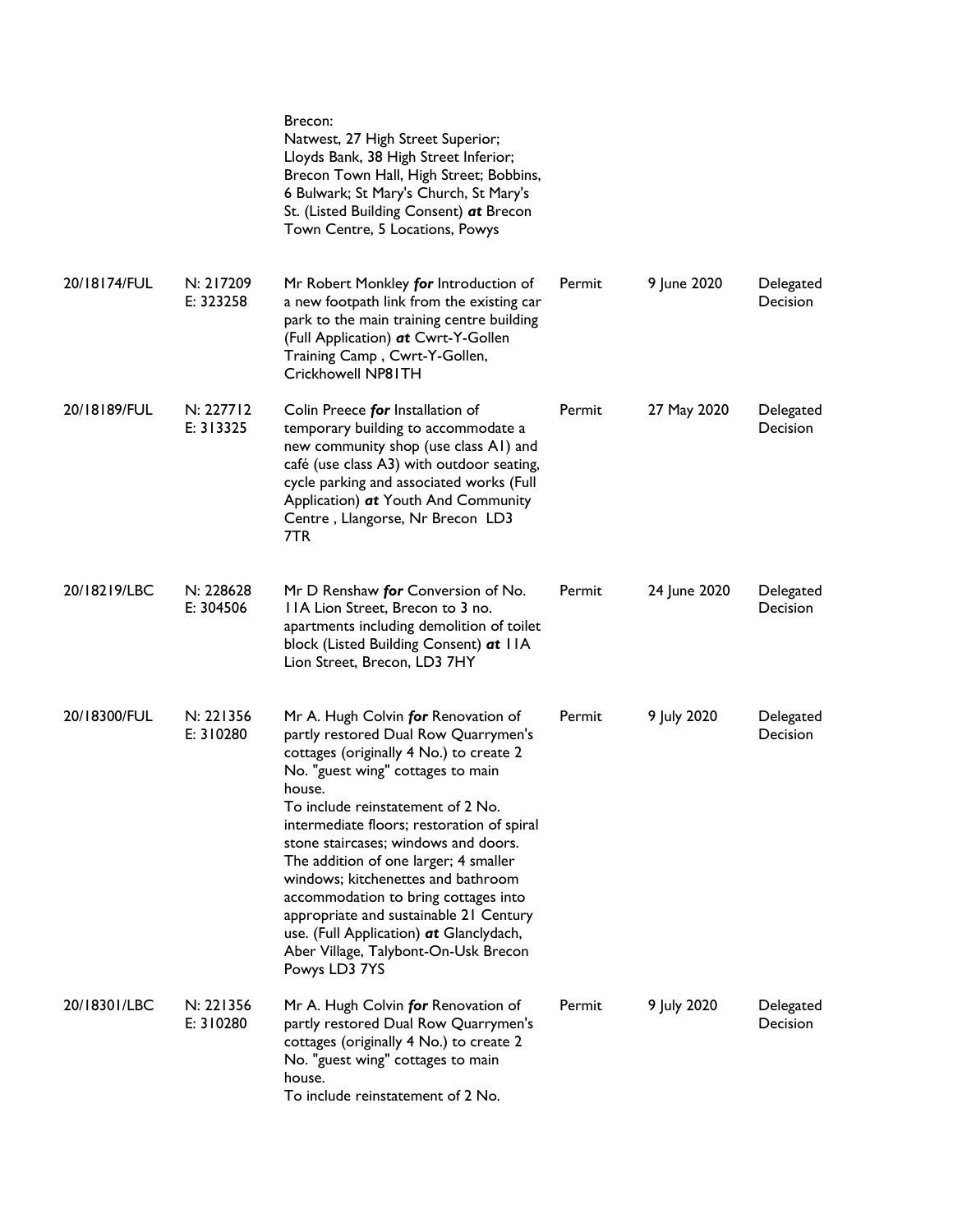|                     |                          | intermediate floors; restoration of spiral<br>stone staircases; windows and doors.<br>The addition of one larger; 4 smaller<br>windows; kitchenettes and bathroom<br>accommodation to bring cottages into<br>appropriate and sustainable 21 Century<br>use. (Listed Building Consent) at<br>Glanclydach (Cottages), Tal-y-bont Ar<br>Wysg, Brecon Powys LD3 7YS |        |              |                              |
|---------------------|--------------------------|-----------------------------------------------------------------------------------------------------------------------------------------------------------------------------------------------------------------------------------------------------------------------------------------------------------------------------------------------------------------|--------|--------------|------------------------------|
| 20/18310/DISC<br>ON | N: 225142<br>E: 310676   | Mr And Mrs Iley for Discharge of<br>Conditions 3, 5, 6 and 11 pursuant to<br>planning permission 19/17525/LBC.<br>(Approval of details reserved<br>bycondition) at Scethrog House,<br>Scethrog, Brecon Powys LD3 7EQ                                                                                                                                            | Permit | 22 May 2020  | Delegated<br><b>Decision</b> |
| 20/18315/FUL        | N: 219037<br>E: $321466$ | Mr and Miss Paul and Kirsty Holloway<br>and Havard for Householder planning<br>application for addition of 2 storey<br>extension to side and rear of main<br>house. (Full Application) at 10 Victoria<br>Terrace, Brecon Road, Crickhowell<br>Powys NP8 IDN                                                                                                     | Permit | 27 May 2020  | Delegated<br><b>Decision</b> |
| 20/18329/FUL        | N: 218980<br>E: 321524   | Justine Wheatley for Replacement rear<br>extension, internal alterations, and<br>landscaping works to The Old School,<br>Crickhowell. (Full Application) at The<br>Old School, Brecon Road, Crickhowell<br>Powys NP8 IDG                                                                                                                                        | Permit | 28 May 2020  | Delegated<br><b>Decision</b> |
| 20/18353/FUL        | N: 221202<br>E: 318580   | Mr Stephen Jones for Removal of<br>existing Temporary Visitor Facilities<br>(from within the Courtyard) and their<br>relocation into the existing Barn;<br>Alterations to Barn Structure, including<br>Reinstatement of Historic Pentice and<br>formation of bat access. (Full<br>Application) at Tretower Court And<br>Castle, Tretower, Crickhowell NP8 IRF   | Permit | 16 June 2020 | Delegated<br>Decision        |
| 20/18384/FUL        | N: 211937<br>E: 322424   | Mr & Mrs Leeder for Extension/<br>creation of additional head space in<br>existing bedrooms and bathroom with 3<br>pitched roof dormers to front elevation<br>and dormer to the rear elevation. (Full<br>Application) at Hillcrest, Waenllapria,<br>Llanelly Hill NP7 OPP                                                                                       | Permit | 15 May 2020  | Delegated<br>Decision        |
| 20/18408/FUL        | N: 228024<br>E: 303234   | Mr Darran Harris for Change of use<br>from self-storage units (Use Class B8) to<br>a rehabilitation and wellness centre (D2                                                                                                                                                                                                                                     | Permit | 29 May 2020  | Delegated<br>Decision        |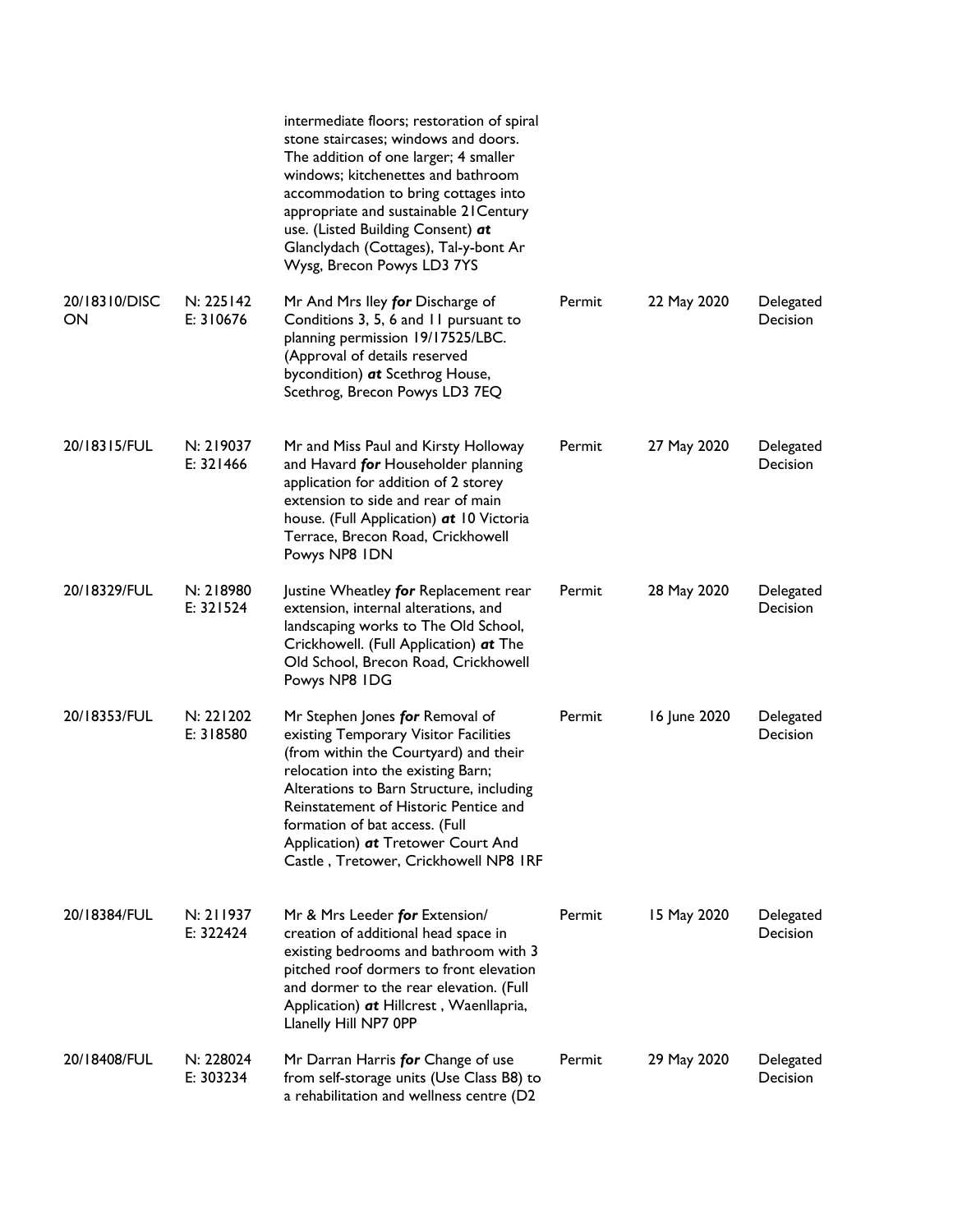|              |                        | use class) and associated parking area<br>(Full Application) at Units 8, 9 And 10,<br>Penyfan Business Park, Ffrwdgrech<br>Industrial Estate, Brecon Powys, LD3<br>8LA,,                                                                                                                                                                                                                                 |                                                   |             |                              |
|--------------|------------------------|----------------------------------------------------------------------------------------------------------------------------------------------------------------------------------------------------------------------------------------------------------------------------------------------------------------------------------------------------------------------------------------------------------|---------------------------------------------------|-------------|------------------------------|
| 20/18413/FUL | N: 215542<br>E: 323391 | Ms Helen Marks for Rebuilding works to<br>existing Grade II dwelling house<br>following fire damage (Full Application)<br>at Dan Y Graig, Crickhowell Road,<br>Gilwern NP7 0EH                                                                                                                                                                                                                           | Permit                                            | 4 June 2020 | Delegated<br>Decision        |
| 20/18414/LBC | N: 215542<br>E: 323391 | Ms Helen Marks for Rebuilding works to<br>existing Grade II dwelling house<br>following fire damage (Listed Building<br>Consent) at Dan Y Graig, Crickhowell<br>Road, Gilwern NP7 0EH                                                                                                                                                                                                                    | Permit                                            | 9 June 2020 | Delegated<br>Decision        |
| 20/18429/FUL | N: 218394<br>E: 312249 | Mr & Mrs Thewes for Proposed link<br>providing annexe and art/drawing studio<br>(Full Application) at Nant-y-Wenynen,<br>Duffryn Crawnon, Llangynidr<br>Crickhowell Powys NP8 INU                                                                                                                                                                                                                        | Permit                                            | 12 May 2020 | Delegated<br><b>Decision</b> |
| 20/18438/FUL | N: 227850<br>E: 302975 | Mr Lesbriel for Alterations to the front<br>entrance to enable Disability<br>Discrimination Act (DDA) compliance<br>and provide appropriate welfare facilities<br>by construction of office. (Full<br>Application) at Unit 18 And 19,<br>Ffrwdgrech Industrial Estate, Brecon<br>LD3 8LA                                                                                                                 | Permit                                            | 28 May 2020 | Delegated<br><b>Decision</b> |
| 20/18447/SO  | N: 213899<br>E: 315450 | Mott Macdonald Bentley for screening<br>opinion as to whether the proposed<br>works to Upper Carno Reservoir<br>constitutes Environmental Impact<br>Assessment (EIA) development under<br>the provisions of the Town and Country<br>Planning (Environmental Impact<br>Assessment) (Wales) Regulations 2017<br>(the EIA Regulations). (EIA Screening<br>Opinion) at Upper Carno (Llangynidr)<br>Reservoir | Environme<br>ntal<br>Statement<br>Not<br>Required | 18 May 2020 | Screening<br>Opinion         |
| 20/18459/FUL | N: 217254<br>E: 320784 | Mr & Mrs Miles for Two story extension<br>to provide re-ordered hall and w.c. area<br>to ground floor and ensuite and dressing<br>room to first floor. (Full Application) at<br>Y Bwthyn, Hillside Road, Llangattock<br>Crickhowell NP8 ILD                                                                                                                                                              | Permit                                            | 2 July 2020 | Delegated<br>Decision        |
| 20/18460/FUL | N: 213649              | Mr & Mrs Charrington for Demolition                                                                                                                                                                                                                                                                                                                                                                      | Permit                                            | 20 May 2020 | Delegated                    |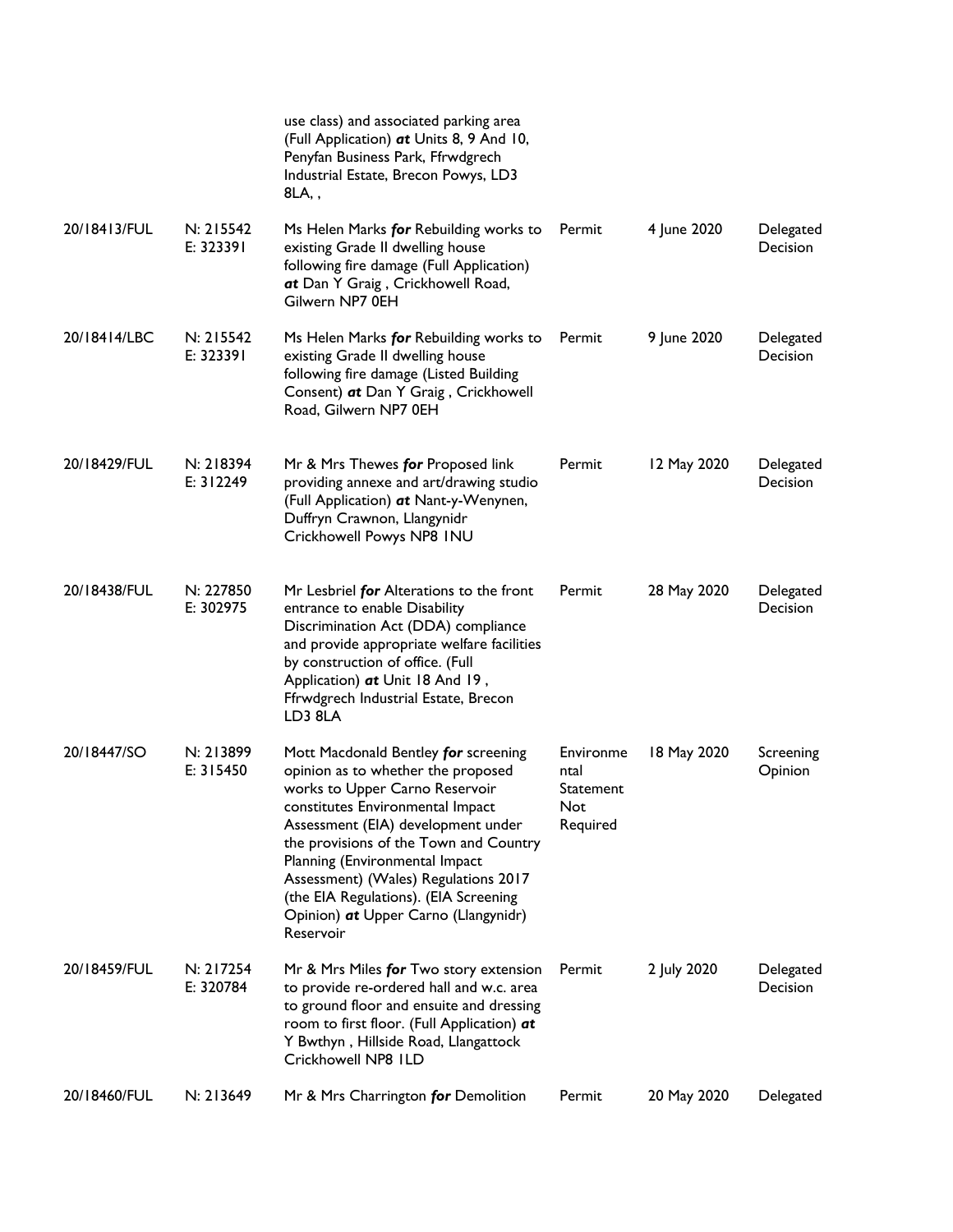|              | E: 326828                | of garage and construction of a two<br>storey rear extension, single storey side<br>extension, single storey rear extension<br>and installation of solar panels. (Full<br>Application) at 32 Stephens Crescent,<br>Govilon, NP7 9RL                   |          |              | Decision                     |
|--------------|--------------------------|-------------------------------------------------------------------------------------------------------------------------------------------------------------------------------------------------------------------------------------------------------|----------|--------------|------------------------------|
| 20/18466/FUL | N: 217541<br>E: 321079   | Mr Erick Williams for Take down single<br>skin porch extension and rebuild in a<br>traditional cavity wall format with full<br>radon protection (Full Application) at 7<br>Beechwood Road, Llangattock,<br>Crickhowell Powys NP8 IPL                  | Permit   | 12 May 2020  | Delegated<br><b>Decision</b> |
| 20/18468/FUL | N: 228885<br>E: 304521   | Mr Paul Martin for Change of use of<br>property from cafe on ground floor and<br>commercial use on other floors to form<br>one residential unit.<br>(Full Application) at Huntingdon House,<br>20 The Struet, Brecon Powys LD3 7LL                    | Withdraw | 3 June 2020  | Delegated<br>Decision        |
| 20/18475/FUL | N: 218657<br>E: $265120$ | Mr & Mrs Hayden & Donna Williams for<br>Proposed Garage with home office in<br>the loft served by an external staircase.<br>To be ancillary to dwelling currently<br>under construction. (Full Application) at<br>Glyncoch, Trapp, Llandeilo SA19 6TR | Permit   | 30 June 2020 | Delegated<br><b>Decision</b> |
| 20/18492/FUL | N: 220192<br>E: 334094   | Mr & Mrs Michael Adams for Installation<br>of two greenhouses and a potting shed<br>(Full Application) at Cefn Farmhouse,<br>Llanvihangel Crucorney, NP7 8EN                                                                                          | Permit   | 22 May 2020  | Delegated<br><b>Decision</b> |
| 20/18501/FUL | N: 216510<br>E: 331092   | Mr Gavin Harris for Erect Log Cabin to<br>act as storage and office space (Full<br>Application) at The Mill House,<br>Hereford Road, Llantilio Pertholey NP7<br>6NU                                                                                   | Withdraw | 11 May 2020  | Delegated<br>Decision        |
| 20/18504/FUL | N: 220710<br>E: 332688   | Mr B James for Removal of 2 small<br>garages and replacement with a single<br>larger garage. (Full Application) at Twr<br>Mihangel, Llanvihangel Crucorney, NP7<br>8DH                                                                                | Permit   | 20 May 2020  | Delegated<br>Decision        |
| 20/18505/LBC | N: 220710<br>E: 332688   | Mr B James for Removal of 2 small<br>garages and replacement with a single<br>larger garage. (Listed Building Consent)<br>at Twr Mihangel, Llanvihangel<br>Crucorney, NP7 8DH                                                                         | Permit   | 10 June 2020 | Delegated<br>Decision        |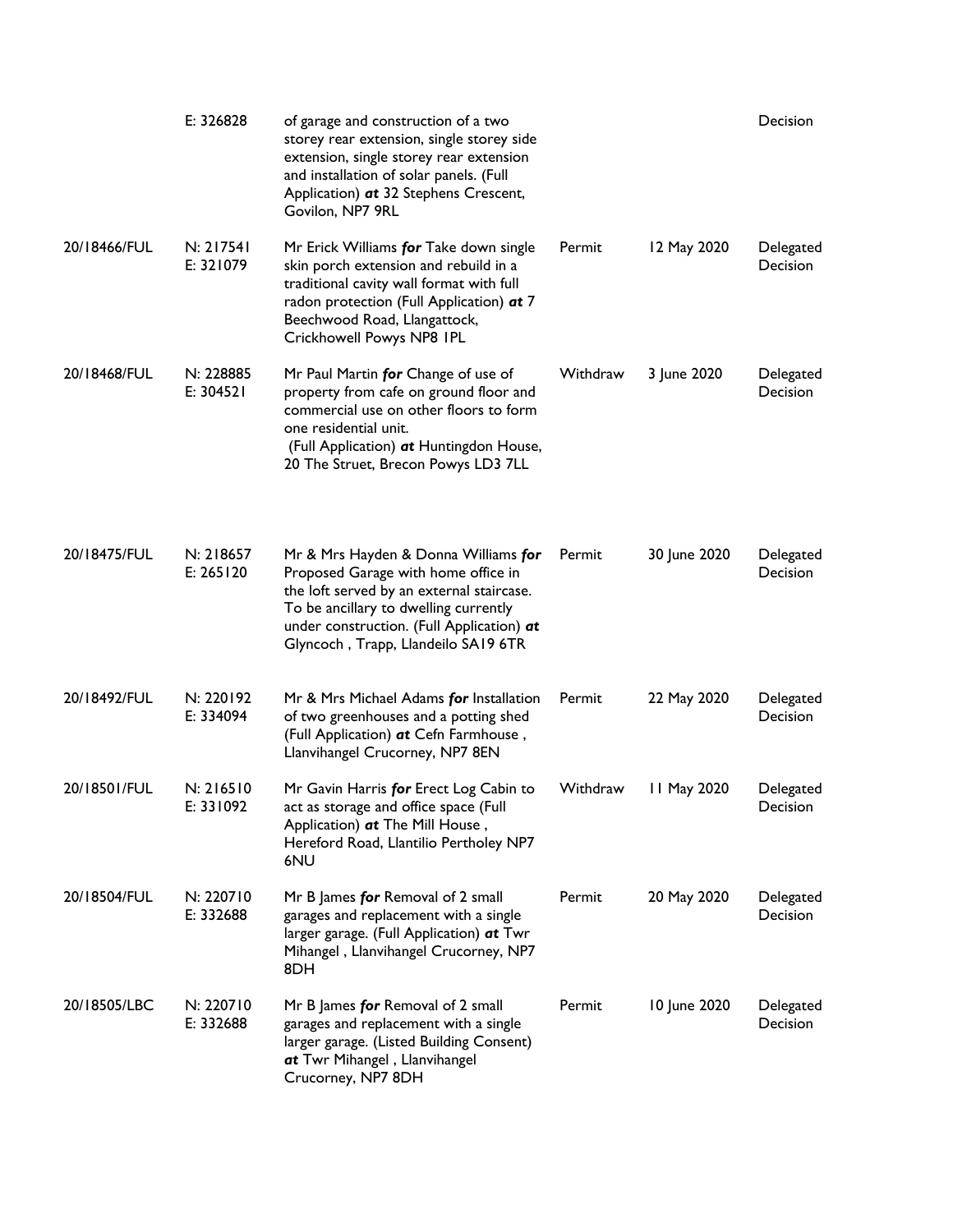| 20/18510/FUL | N: 228891<br>E: 304805   | Mrs Liz Rijnenberg for Construction of a<br>rear single-storey extension (Full<br>Application) at 6 Cerrigcochion Lane,<br>Brecon, LD3 7NW                                                                                                                                                                                                                                            | Permit | 22 June 2020 | Delegated<br>Decision |
|--------------|--------------------------|---------------------------------------------------------------------------------------------------------------------------------------------------------------------------------------------------------------------------------------------------------------------------------------------------------------------------------------------------------------------------------------|--------|--------------|-----------------------|
| 20/18512/FUL | N: 225532<br>E: 294585   | Mr A Burnell for Replace existing<br>dilapidated garage and stables with new<br>outbuilding for garage, stables,<br>machinery store and private workshop<br>ancillary to the dwelling house at Glwyd<br>Fawr (Full Application) at Glwyd Fawr,<br>Sennybridge, Brecon LD3 8TG                                                                                                         | Permit | 10 June 2020 | Delegated<br>Decision |
| 20/18513/FUL | N: 218422<br>E: 324131   | Mr Lee for To relocate an existing oil<br>tank to a new position with provide a<br>new larger 9000 litre oil storage tank<br>(Full Application) at Pendarren House<br>Outdoor Education Centre, Llangenny,<br>Crickhowell NP8 IHE                                                                                                                                                     | Permit | 12 June 2020 | Delegated<br>Decision |
| 20/18516/CPE | N: 232969<br>E: 317895   | Ms Sandy Thwaites for Certificate of<br>Lawfulness for the ancillary domestic use<br>of structures within the curtilage of the<br>dwellinghouse (Certificate Existing<br>Lawful Use/Dev) at Berth Fedw Farm,<br>Talgarth, Powys LD3 0ED                                                                                                                                               | Permit | 20 May 2020  | Delegated<br>Decision |
| 20/18521/FUL | N: 228888<br>E: 304269   | Mr Oliver Denton for Replacement of<br>rear external UVPC window with a new<br>disabled access doorway, including<br>minor ramp. Specific to flat 28, in Powys<br>County Council Flats. (Full Application)<br>at 28 St Johns Road, Brecon, LD3 9DT                                                                                                                                    | Permit | 27 May 2020  | Delegated<br>Decision |
| 20/18529/CON | N: 224186<br>E: $313624$ | Mr & Mrs R & E Watson for Variation of<br>Condition 10 to extend number of days<br>in 2021 when permissible for weddings<br>to take place in view of postponement<br>of such in 2020 due to Coronavirus<br>Covid 19, pursuant to Planning<br>Permission 16/14319/FUL<br>(Variation/Renewal of Conditions) at<br>Barn At Trebinshwn House, Llangasty<br>Talyllyn, Brecon Powys LD3 7PX | Refuse | 12 June 2020 | Delegated<br>Decision |

## *Reason/s for refusal:-*

The proposed increase from 28 to 38 days a year for wedding functions at the Barn at Trebinshiwn, Llanagasty, would have a detrimental impact on the amenity of neighbouring residential properties and highway safety, due to unacceptable noise levels and traffic generation impacting on highway safety. The proposal would impact on the peace and tranquility of the National Park and would not comply with policies SP1, 1 and 59 of the Brecon Beacons National Park Local Development Plan. The proposal is also considered contrary to the principle of placemaking in Planning Policy Wales (Edition 10, November 2018) and as such would be contrary to wider objectives of the Well-being of Future Generations (Wales) Act 2015.

| 20/18530/CPE | N: 218121   | Mr & Mrs Sharp <b>for</b> Year round | Permit | 21 May 2020 | Delegated       |
|--------------|-------------|--------------------------------------|--------|-------------|-----------------|
|              | E: $320416$ | occupation of Merryfields Barn for   |        |             | <b>Decision</b> |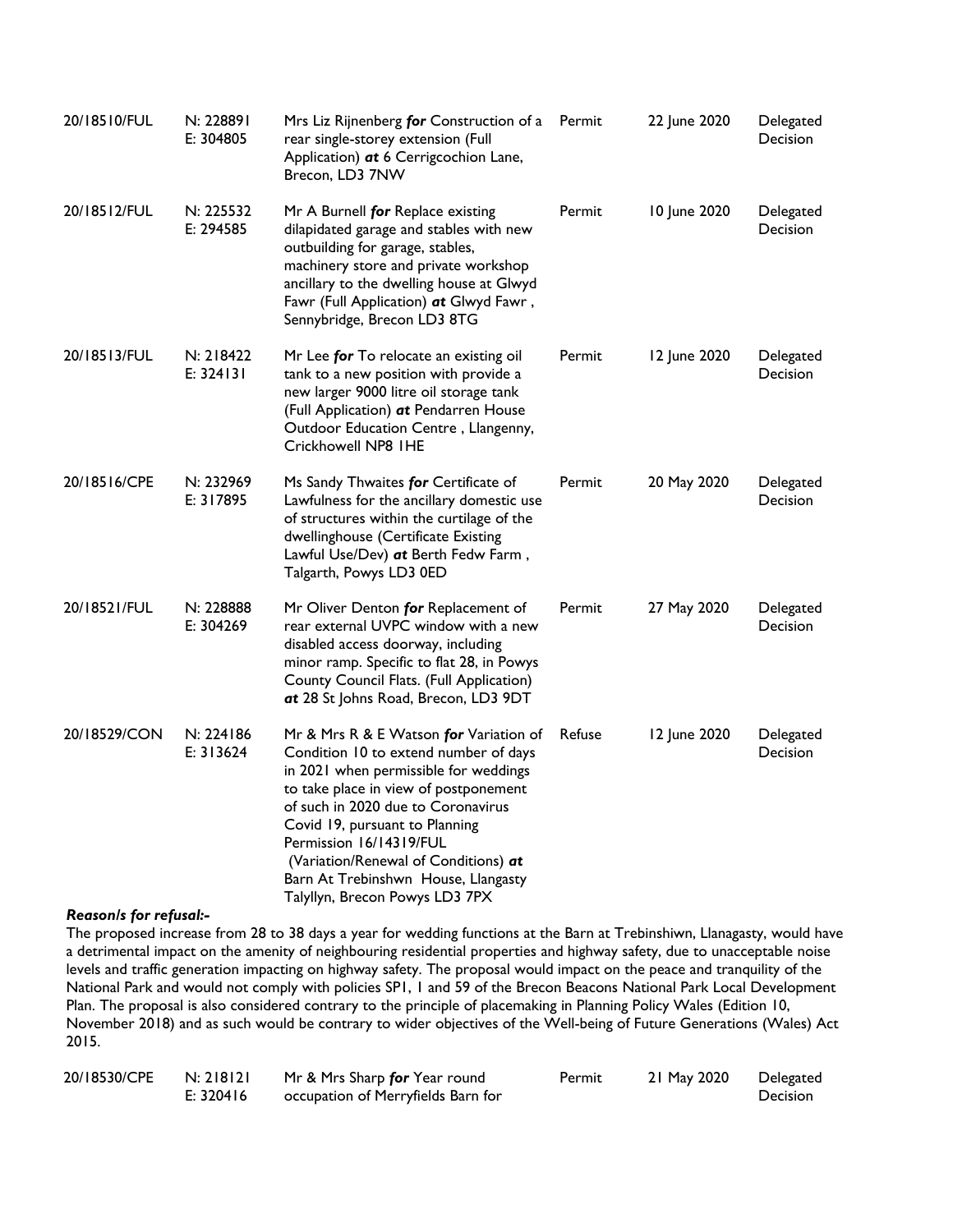|               |                        | human habitation as a holiday let not<br>ancillary to the use of the dwelling<br>known as Merryfields without complying<br>with condition 6 of P21449, and the use<br>of the land as garden to the dwelling.<br>(Certificate Existing Lawful Use/Dev) at<br>Merryfields Barn, Crickhowell, NP8 IPY |                   |              |                              |
|---------------|------------------------|----------------------------------------------------------------------------------------------------------------------------------------------------------------------------------------------------------------------------------------------------------------------------------------------------|-------------------|--------------|------------------------------|
| 20/18540/FUL  | N: 228510<br>E: 304934 | Mr Ted Jacob for Removal of leaking<br>chimney and replacement with stainless<br>steel fluepipe. (Full Application) at 15<br>Camden Road, Brecon, LD3 7RS                                                                                                                                          | Withdraw          | 27 May 2020  | Delegated<br>Decision        |
| 20/18549/FUL  | N: 218084<br>E: 322202 | Kevin Jones for The fitting of bespoke<br>hardwood wooden doors to existing<br>double car port to provide a secure<br>lockable garage. (Full Application) at 7<br>The Green, Crickhowell, NP8 IEX                                                                                                  | Permit            | 18 June 2020 | Delegated<br>Decision        |
| 20/18550/FUL  | N: 228967<br>E: 300512 | Mr & Mrs D Thomas for Extension to<br>agricultural shed to cover bale store<br>(Full Application) at Penwern,<br>Llanspyddid, Brecon LD3 8PB                                                                                                                                                       | Permit            | 2 June 2020  | Delegated<br>Decision        |
| 20/18551/FUL  | N: 228933<br>E: 300507 | Mr & Mrs D Thomas for Extension to<br>agricultural shed to cover cattle yard<br>(Full Application) at Penwern,<br>Llanspyddid, Brecon LD3 8PB                                                                                                                                                      | Permit            | 2 June 2020  | Delegated<br>Decision        |
| 20/18552/TRCA | N: 218351<br>E: 321729 | Mr Timothy Raikes for The tree is a<br>silver birch, cut it down to just below<br>the top of the existing hedge. (Work to<br>trees in con area) at 24 High Street,<br>Crickhowell, Powys NP8 IBE                                                                                                   | Works<br>approved | 28 May 2020  | Delegated<br><b>Decision</b> |
| 20/18555/LBC  | N: 213637<br>E: 326572 | Laura Draper for Re-paint external walls<br>of the property. (Listed Building<br>Consent) at Derwen Deg, Station<br>Road, Govilon NP7 9RG                                                                                                                                                          | Permit            | 3 July 2020  | Delegated<br>Decision        |
| 20/18557/FUL  | N: 216562<br>E: 323676 | Mr DEAN WELTON-WALL for<br>Construction of single storey extension,<br>to include internal alterations and<br>external rendering. (Full Application) at<br>37 Martell Way, Cwrt Y Gollen,<br>Crickhowell NP8 ITJ                                                                                   | Permit            | 9 June 2020  | Delegated<br>Decision        |
| 20/18568/FUL  | N: 234089<br>E: 315530 | Sophie Finn for A single storey lean to<br>extension to the front of the existing<br>property. (Full Application) at 4 Council<br>House, Depot Lane, Talgarth LD3 0AN                                                                                                                              | Permit            | 18 June 2020 | Delegated<br>Decision        |
| 20/18569/FUL  | N: 234089              | Brian Lewis for A single storey lean to                                                                                                                                                                                                                                                            | Permit            | 18 June 2020 | Delegated                    |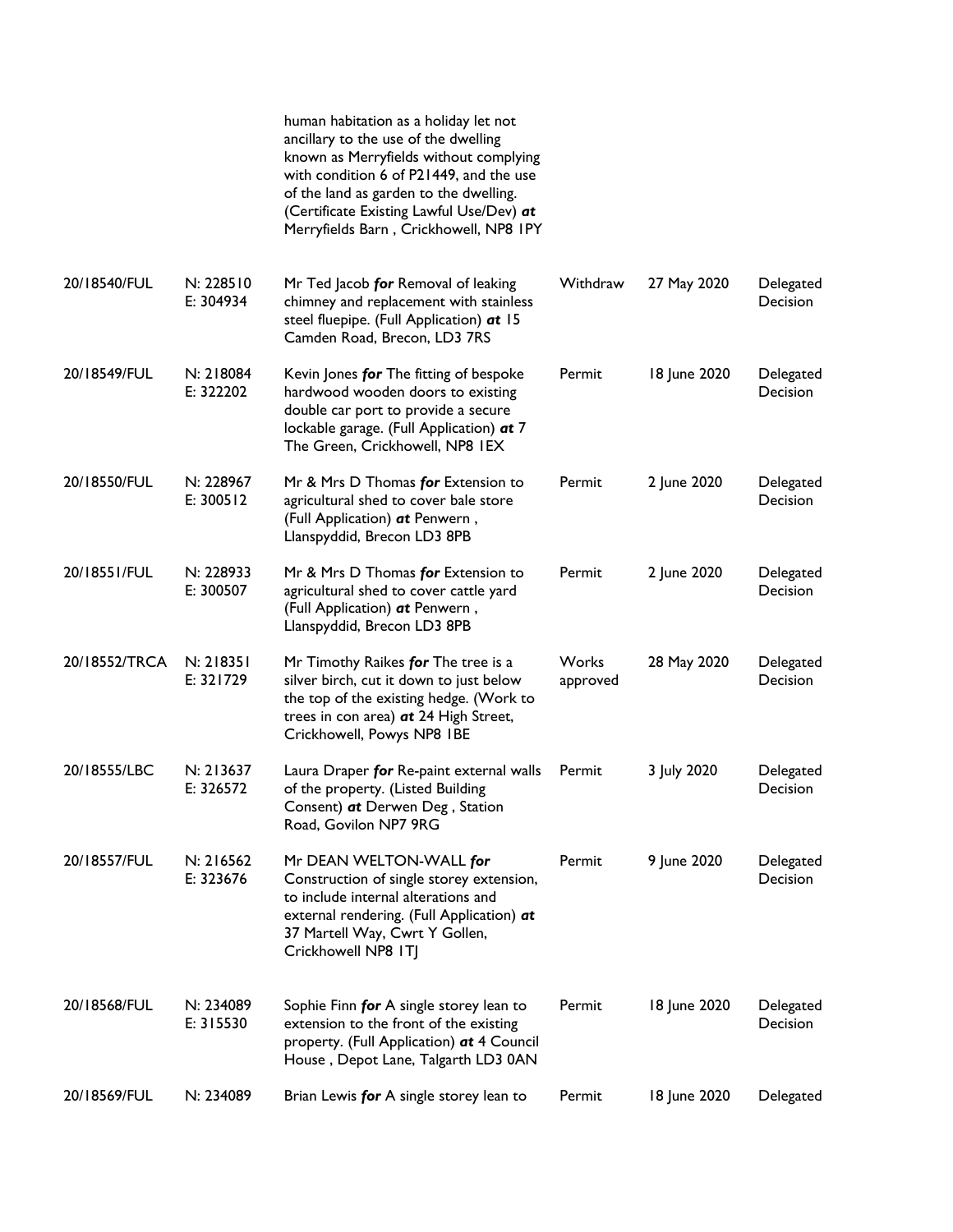|                     | E: 315536              | extension to the front of the existing<br>property. (Full Application) at 3 Council<br>House, Depot Lane, Talgarth LD3 0AN                                                                                                                                                                                                                                                                                                                                                                                                                                                                                                                                                                                                                                                                                                                              |        |              | Decision                     |
|---------------------|------------------------|---------------------------------------------------------------------------------------------------------------------------------------------------------------------------------------------------------------------------------------------------------------------------------------------------------------------------------------------------------------------------------------------------------------------------------------------------------------------------------------------------------------------------------------------------------------------------------------------------------------------------------------------------------------------------------------------------------------------------------------------------------------------------------------------------------------------------------------------------------|--------|--------------|------------------------------|
| 20/18572/FUL        | N: 226568<br>E: 308796 | Peterstone Court Limited for Retention<br>of timber outbuilding, concrete base and<br>electric car charging hub. (Full<br>Application) at Peterstone Court,<br>Llanhamlach, Brecon LD3 7YB                                                                                                                                                                                                                                                                                                                                                                                                                                                                                                                                                                                                                                                              | Permit | 18 June 2020 | Delegated<br>Decision        |
| 20/18573/LBC        | N: 226568<br>E: 308796 | Peterstone Court Limited for Retention<br>of timber outbuilding, concrete base and<br>electric car charging hub. (Listed Building<br>Consent) at Peterstone Court,<br>Llanhamlach, Brecon LD3 7YB                                                                                                                                                                                                                                                                                                                                                                                                                                                                                                                                                                                                                                                       | Permit | 25 June 2020 | Delegated<br><b>Decision</b> |
| 20/18575/DISC<br>ON | N: 208358<br>E: 302274 | Mrs Sian Egan for Discharge condition 4<br>(Ecologist Report on biodiversity<br>enhancement) in relation to application<br>19/17338/FUL (Approval of details<br>reserved bycondition) at Ffrwd Uchaf<br>Farm, Ffrwd Uchaf And Isaf Farmhouses<br>Access Road, Cefn Coed Merthyr Tydfil<br>CF48 2SN                                                                                                                                                                                                                                                                                                                                                                                                                                                                                                                                                      | Permit | 26 May 2020  | Delegated<br>Decision        |
| 20/18578/HED<br>GE  | N: 222137<br>E: 311831 | Mr Jonathan Watson for The hedgerow<br>required removal due to a minor<br>landslip along the lower side of the road.<br>This has resulted in the carriageway<br>dropping with voids under the wheel<br>track and large scars in the road where<br>its not supported. The hedgerow has<br>already been displaced in sections by<br>approx. Im but required removal to<br>install a retaining structure. These works<br>need to be completed ASAP due to the<br>road being single track, providing the<br>only access route in and out of the valley<br>for the residents. Unfortunately, due to<br>the nature of the works it is not possible<br>to reinstate or replant the hedgerow<br>once works are complete. (Hedgerows)<br>at Unclassifield Road UO556, Between<br>Dan-y Coed House And Graiglas House,<br>Talybont-On-Usk Brecon Powys LD3<br>7YU | Permit | 2 June 2020  | Delegated<br>Decision        |
| 20/18581/FUL        | N: 228699<br>E: 304836 | Mr & Mrs Keith Noble for Removal of 2<br>No x leaking chimneys and re-slating of<br>roof where chimneys removed with<br>reclaimed natural Welsh slate to match<br>the pattern and size of the existing<br>slates. (Full Application) at 25 Belle Vue<br>Gardens, Brecon, LD3 7NY                                                                                                                                                                                                                                                                                                                                                                                                                                                                                                                                                                        | Permit | 22 June 2020 | Delegated<br>Decision        |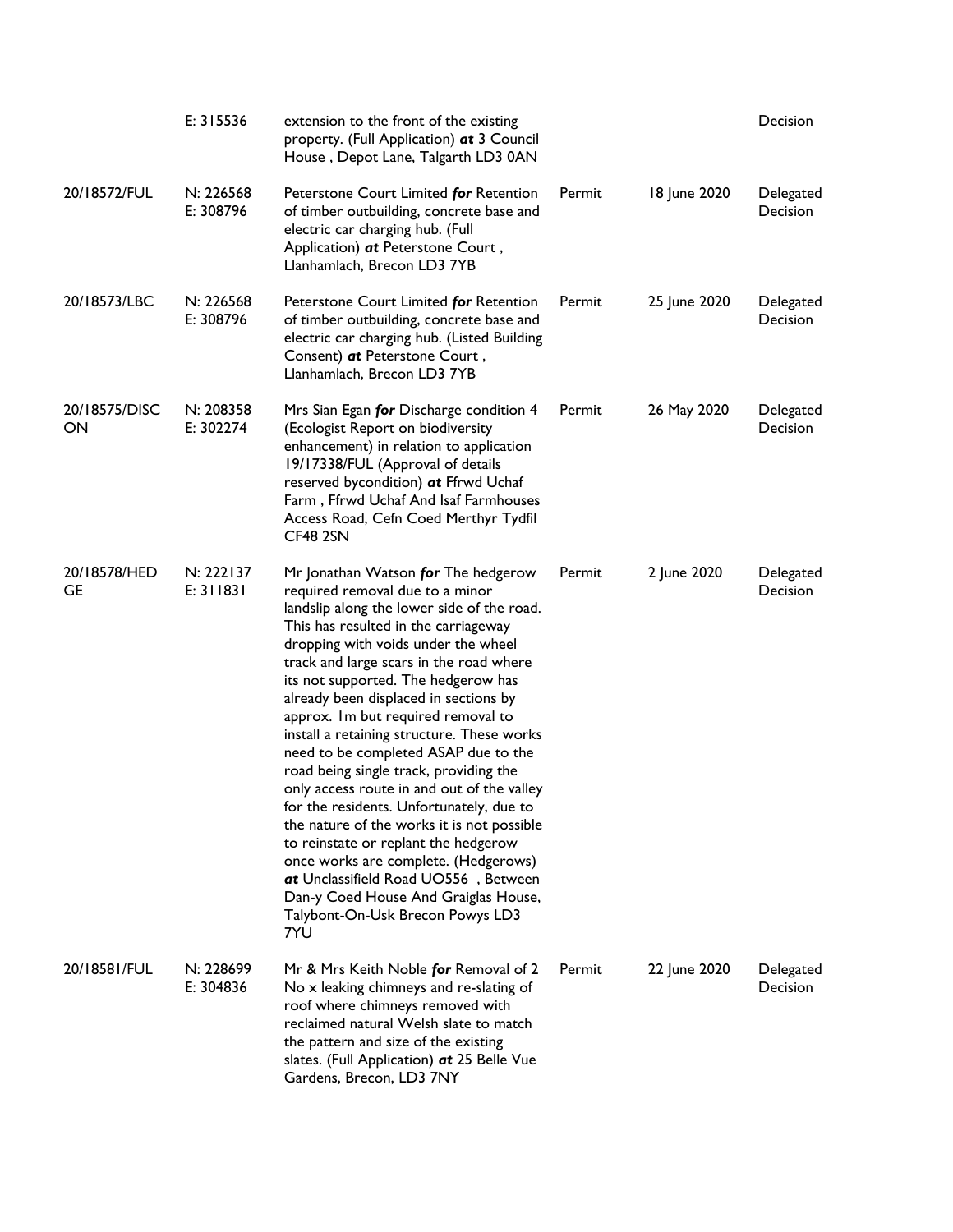| 20/18582/DISC<br>ON | N: 229514<br>E: 303802 | Miss Simone Hodges for Discharge<br>condition 28 (Landscape and Ecological<br>Enhancement Management Plan) and<br>condition 32 (materials) in relation to<br>planning application 18/16981/FUL<br>("Construction of 32 no. residential<br>dwellings and associated works")<br>(Approval of details reserved<br>bycondition) at Land North Of Heol Y<br>Ffynnon, Brecon,                         | Split<br>Decision<br>Discharge<br>Conditions | 30 June 2020 | Delegated<br>Decision |
|---------------------|------------------------|-------------------------------------------------------------------------------------------------------------------------------------------------------------------------------------------------------------------------------------------------------------------------------------------------------------------------------------------------------------------------------------------------|----------------------------------------------|--------------|-----------------------|
| 20/18584/DISC<br>ON | N: 228322<br>E: 304772 | Mr Clubb for Discharge Condition 5<br>(Works Specification and Method<br>Statement, Steico Protect datasheet,<br>Steico Window Reveal Details) in<br>relation to listed building 17/14614/LBC<br>(Approval of details reserved<br>bycondition) at Ty Gwynllyw, 49<br>Watton, Brecon LD3 7EG                                                                                                     | Permit                                       | 3 July 2020  | Delegated<br>Decision |
| 20/18585/MINO<br>R. | N: 225284<br>E: 268677 | Mr & Mrs Peter Franklin for Minor<br>amendment to application number<br>19/17392/CON. ROTATION OF<br>APPROVED SHED THROUGH 90<br><b>DEGREES AND MINOR</b><br><b>ENLARGEMENT OF FOOTPRINT,</b><br>PREVIOUSLY 4.8x2.8m - PROPOSED<br>AT 6x3m. (Non-Material Changes<br>(Minor Amendments)) at 4 Llys Garn,<br>Llandeilo, SA19 6YH                                                                 | Permit                                       | 25 June 2020 | Delegated<br>Decision |
| 20/18597/DISC<br>ON | N: 225557<br>E: 318197 | Mr I Greenow for To discharge<br>conditions 4, 7 and 8 pursuant to<br>planning permission 20/18335/FUL -<br>submitted documents include<br>specification for the repair, ref. 4401<br>Repair Spec, slate and ridge tile<br>photographs, photographic survey<br>report. (Approval of details reserved<br>bycondition) at Barn At Neuaddfach<br>Farm, Cwm-du, Crickhowell Powys NP8<br><b>IRT</b> | Permit                                       | 3 June 2020  | Delegated<br>Decision |
| 20/18599/FUL        | N: 214588<br>E: 324266 | Dr Alanna Watkins for Building of a 1<br>meter high stone wall with I meter<br>wooden fencing on top at bottom of<br>garden (at garden boundary) to secure<br>garden and premises for child and<br>animal. This would tie in with an existing<br>stone wall around the garden. (Full<br>Application) at Pinecrest, Church Road,<br>Gilwern NP7 0EL                                              | Permit                                       | 9 July 2020  | Delegated<br>Decision |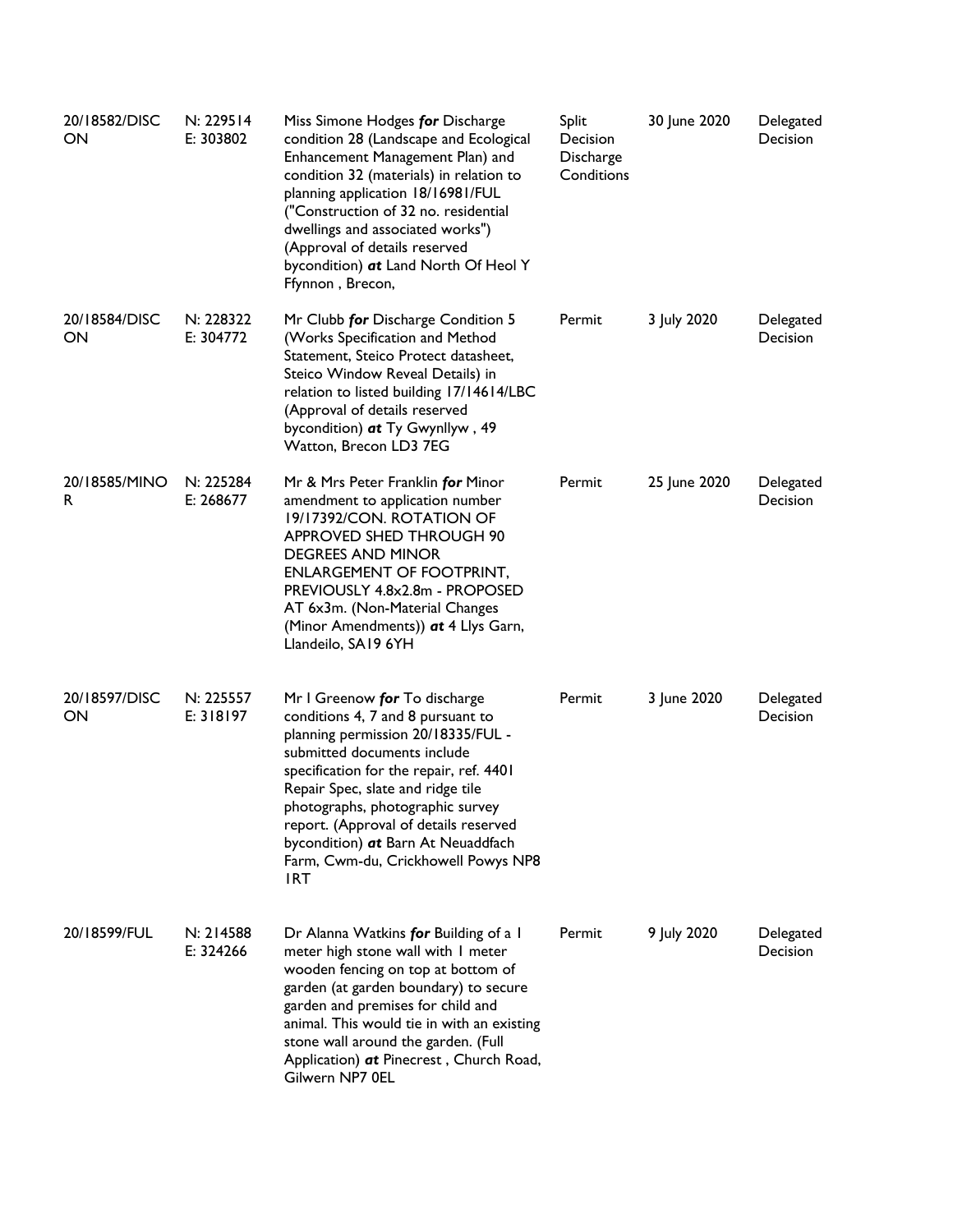| 20/18600/MINO<br>R. | N: 229707<br>E: 304376 | Mr R Weller for Alter pitched roof to<br>flat roof (Non-Material Changes (Minor<br>Amendments)) at 89 Pontwilym,<br>Brecon, LD3 9BS                                                                                                                                                                                                                                               | Permit   | 2 June 2020  | Delegated<br>Decision        |
|---------------------|------------------------|-----------------------------------------------------------------------------------------------------------------------------------------------------------------------------------------------------------------------------------------------------------------------------------------------------------------------------------------------------------------------------------|----------|--------------|------------------------------|
| 20/18603/DISC<br>ON | N: 242341<br>E: 323033 | Mr Mark Nicholls for Discharge of<br>condition 6 in pursuant to planning<br>application 19/17050/FUL. Detailed<br>drawings of each window type at a scale<br>of 1:10 (inclusive of cross sections,<br>frame details and window furniture).<br>(Approval of details reserved<br>bycondition) at The Bear, 2 Bear<br>Street, Hay-On-Wye Hereford HR3<br>5AN                         | Permit   | 8 June 2020  | Delegated<br>Decision        |
| 20/18605/MINO<br>R  | N: 242341<br>E: 323033 | Mr Mark Nicholls for Minor amendment<br>to application number 19/17050/FUL.<br>The consent has been granted to replace<br>3 windows at the rear, and we would<br>like to add an additional window to be<br>replaced bringing total to 4. (Non-<br>Material Changes (Minor Amendments))<br>at The Bear, 2 Bear Street, Hay-On-<br>Wye Hereford HR3 5AN                             | Permit   | 3 June 2020  | Delegated<br><b>Decision</b> |
| 20/18607/MINO<br>R  | N: 229515<br>E: 303804 | Powys County Council for Minor<br>amendment to conditions to enable<br>minor adjustment to the siting of Plots 2<br>and 3, minor adjustment to position of<br>garden sheds and paths and reduction in<br>size of the Plot 2 porch canopy in<br>relation to application 18/16981/FUL<br>(Non-Material Changes (Minor<br>Amendments)) at Land North Of Heol-<br>y-Ffynnon,, Brecon, | Permit   | 10 June 2020 | Delegated<br>Decision        |
| 20/18608/TRCA       | N: 228420<br>E: 304847 | Mr Allun Jones for Pine I - Removal of Works<br>dead and hanging branch, plus removal<br>of deadwood, Pine 2 - Remove and cut<br>back lower branch to reduce weight,<br>plus removal of deadwood, Oak-<br>Removal of deadwood throughout tree.<br>(Work to trees in con area) at Heol<br>Gouesnou Car Park, The Watton,<br><b>Brecon Powys</b>                                    | approved | 24 June 2020 | Delegated<br>Decision        |
| 20/18612/FUL        | N: 221300<br>E: 328074 | Mr Rob Yorke for Partly glazed lean-to<br>single storey with slate roof and larch<br>lap cladding (Full Application) at<br>Gelliwelltog, Forest Coal Pit,<br>Abergavenny Monmouthshire NP7 7LR                                                                                                                                                                                    | Permit   | 9 July 2020  | Delegated<br>Decision        |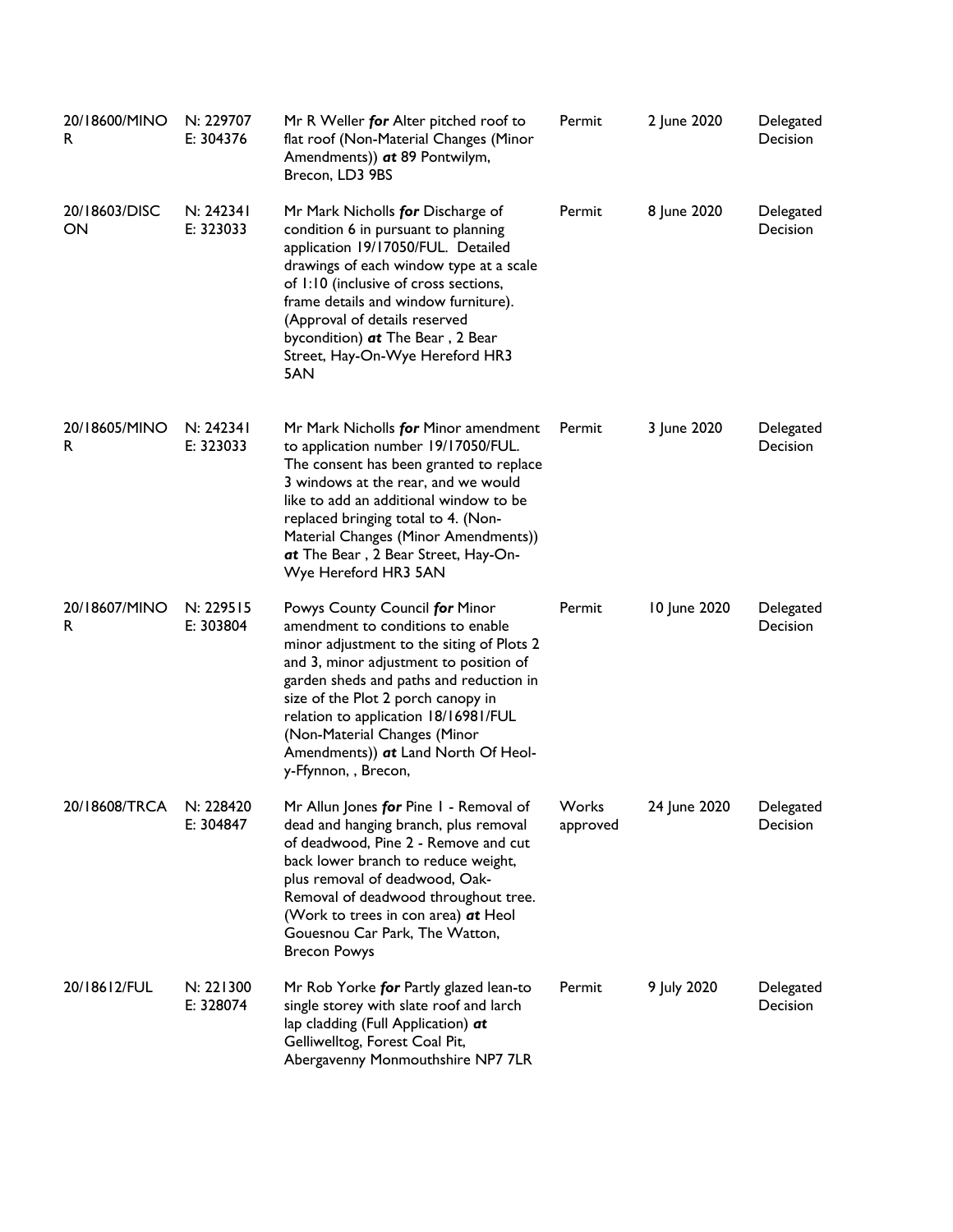| 20/18617/MINO<br>R  | N: 213972<br>E: 326678   | MHA/Ashgrove Partnerships for Minor<br>amendment sought to planning<br>permission 19/17142/CON - Reposition<br>of boundary fence to plots 10 to 13<br>(Non-Material Changes (Minor<br>Amendments)) at Former Govilon<br>Primary School, The Avenue, Govilon<br>Monmouthshire NP7 9PR                                             | Permit                                              | 16 June 2020 | Delegated<br>Decision |
|---------------------|--------------------------|----------------------------------------------------------------------------------------------------------------------------------------------------------------------------------------------------------------------------------------------------------------------------------------------------------------------------------|-----------------------------------------------------|--------------|-----------------------|
| 20/18618/FUL        | N: 225786<br>E: $307312$ | Mr Ian Matthews for New storage sheds<br>(Full Application) at Tyfry Farm,<br>Llanfrynach, Brecon LD3 7AX                                                                                                                                                                                                                        | Withdraw                                            | 9 July 2020  | Delegated<br>Decision |
| 20/18630/DISC<br>ON | N: 219497<br>E: 320747   | Mr John Goreing for Discharge of<br>condition 5 in pursuant to planning<br>application 18/15993/FUL. External<br>lighting plan which includes the<br>proposed lighting for the annex<br>(Approval of details reserved<br>bycondition) at Llanfair Farm,<br>Tretower, Crickhowell NP8 IRB                                         | Permit                                              | 2 July 2020  | Delegated<br>Decision |
| 20/18631/DISC<br>ON | N: 219497<br>E: 320747   | Mr John Goreing for Discharge of<br>condition 6 and 7 in pursuant to<br>planning application 18/15994/LBC.<br>External lighting plan which includes the<br>proposed lighting for the annex<br>(Approval of details reserved<br>bycondition) at Llanfair Farm,<br>Tretower, Crickhowell NP8 IRB                                   | Permit                                              | 8 July 2020  | Delegated<br>Decision |
| 20/18633/DISC<br>ON | N: 215354<br>E: 321478   | Mr And Mrs Stepto for Discharge of<br>Conditions 3 and 4 relating to<br>biodiversity enhancement scheme<br>pursuant to Planning Permission<br>20/18440/FUL for removal of<br>conservatory and replacement with<br>extension (Approval of details reserved<br>bycondition) at Wern Watkin, Hillside,<br>Llangattock Powys NP8 ILG | <b>Split</b><br>Decision<br>Discharge<br>Conditions | 29 June 2020 | Delegated<br>Decision |
| 20/18636/FUL        | N: 229771<br>E: 299534   | Luke Palmer for Material change of use<br>of land from agricultural land to<br>residential garden. (Full Application) at<br>Trederwen, Aberbran, Brecon LD3<br>9NW                                                                                                                                                               | Withdraw                                            | 26 May 2020  |                       |
| 20/18637/DISC<br>ON | N: 228722<br>E: 304503   | Miss Tracey Slade for Discharge of<br>Condition 3 relating to sacrificial<br>limewash coat pursuant to Planning<br>Application 20/18252/LBC (Approval of<br>details reserved bycondition) at 2<br>George Street, Brecon, LD3 7LD                                                                                                 | Permit                                              | 29 June 2020 | Delegated<br>Decision |
| 20/18638/TRCA       | N: 228730                | Mrs Catherine Morrell for Works to 5                                                                                                                                                                                                                                                                                             | Works                                               | 2 July 2020  | Delegated             |